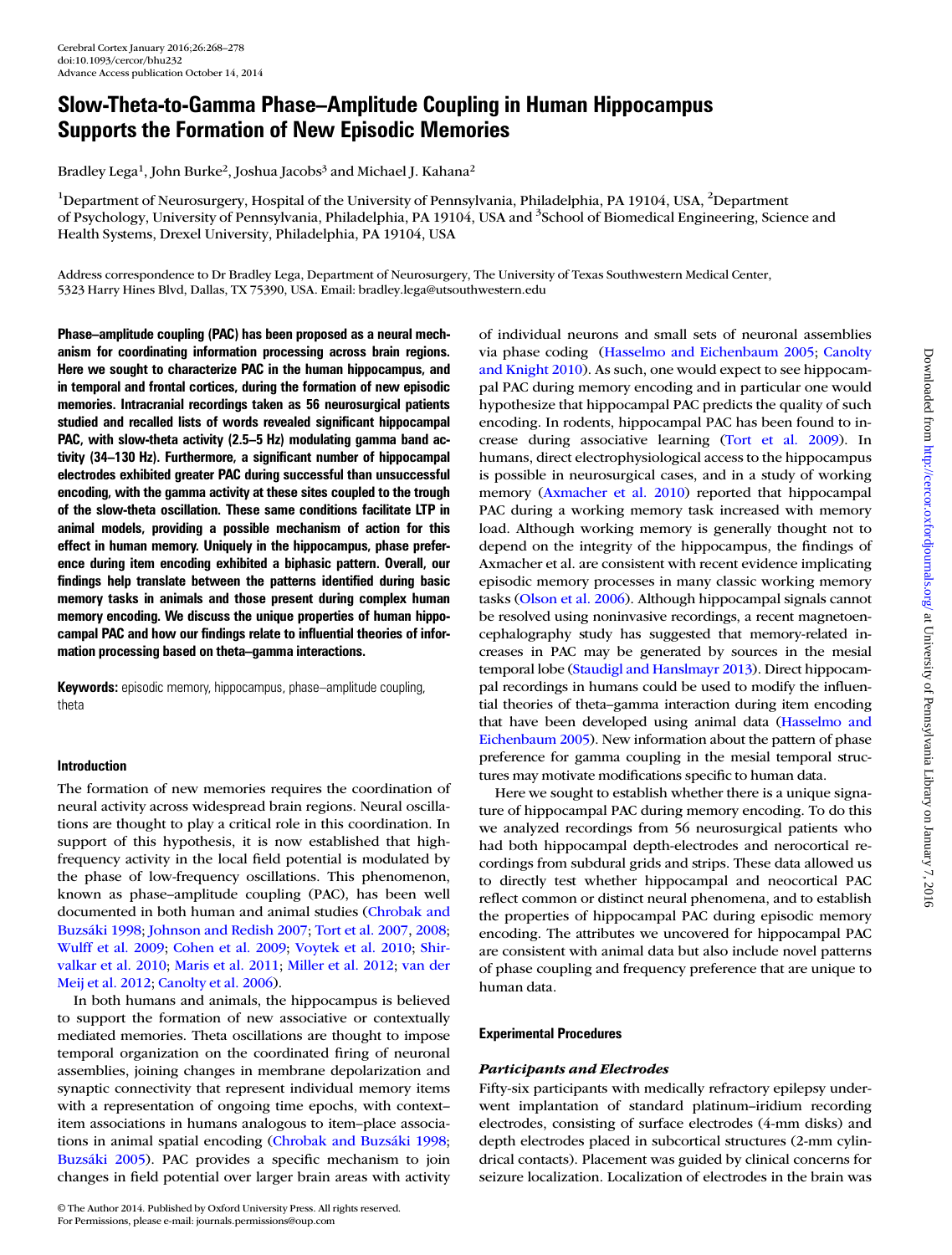achieved by co-registering postop computed tomography scans with magnetic resonance images using FSL software. These were mapped to Montreal Neurological Institute and Talairach coordinates. Members of the clinical team verified the intrahippocampal location of depth electrodes at the time of placement. In addition, a manual review of electrode location for 231 of the depth electrodes was undertaken by clinically trained personnel prior to this analysis by re-examining the radiographic images to identify subtle differences in mesial temporal location (i.e., hippocampus vs. uncus, etc.). Location of the surface electrodes was determined using Talairach coordinates. Temporal lobe electrodes in Brodmann's areas 21 and 22 and frontal contacts in areas 6, 8, 9, 10, and 46 were included in the analysis. Electrodes corresponding to site of ictal onset were excluded. In total, our dataset included 1145 electrodes (336 hippocampal, 802 temporal lobe, and 322 frontal lobe electrodes). A subset of this data (33 of 56 participants) comprised the set for our previous publication about theta oscillations in the hippocampus (Lega et al. 2011). Side of language dominance was recorded for participants in whom clinical concerns dictated the need for preoperative Wada or functional magnetic resonance confirmation of the hemisphere of language dominance.

# IRB Review

All participants in this investigation underwent informed consent under a series of IRB reviews at all institutions from which the participants were drawn. Research was conducted in accordance with the principles of the Declaration of Helsinki.

#### Data Processing

Recordings were initially sampled between 256 and 2000 Hz, depending upon the equipment and preferences of the clinical personnel at each institution. Five patients were included for which the analysis was limited to the low gamma band only due to sampling rate. For analysis, the raw data were resampled at 500 or 125 Hz (the latter for the 5 patients mentioned above) and a Butterworth filter 2 Hz in width was applied at either 50 or 60 Hz to eliminate line noise. A kurtosis method for artifact rejection (threshold of 4) was applied as previously described (Sederberg et al. 2003). The downsampled electrocorticography (ECoG) signal was initially analyzed using Morlet wavelets (Addison 2002). Logarithmically spaced wavelets between 2 and 128 Hz were convolved with the ECoG signal spanning 1400 ms (between 400 and 1800 ms following the onset of a memory encoding item). We excluded the initial 400 ms following stimulus onset to avoid confounding effects of evoked components immediately following stimulus onset. While some evoked changes can occur past this 400-ms period, we believed that excluding this initial portion would improve the signal-to-noise ratio for the quantification of PAC. Results using a longer time window are included in the Supplementary Material. A 1000-ms buffer was used on both sides of this 1400-ms time window of data. We extracted the instantaneous power and phase across the entire ECoG frequency spectrum using wavelets for the initial analysis (Fig. 2) in order to avoid making a priori assumptions about the identity of frequency bands participating in PAC. For the subsequent analyses in which we sought to compare among predefined frequency bands, we used the Hilbert transform to extract phase and power information for the slow-theta (2.5–5 Hz), theta (4–9 Hz), alpha (9–16 Hz), beta (16–24 Hz), low gamma (30–70 Hz), and high gamma (70–128 Hz) frequency bands over the same segment of ECoG data. The ranges for these frequency bands were determined in part by our own previous findings and other recent publications that posit a memory-relevant functional role for oscillations in the sub–5 Hz frequency range (Cornwell et al. 2008; Chen et al. 2013; Watrous, Lee et al. 2013; Watrous, Tandon et al. 2013). We used this information when categorizing activity in the 2.5–5 Hz range as "slow-theta." We defined the edges of the 4–9 Hz theta band to capture the full frequency range for traditional theta activity; for the alpha and beta bands we used an extended range of 9– 16 and 16–24 Hz to include a nonoverlapping section of activity outside of the main frequency bands of interest (slow-theta and normal theta) below the gamma bands. We acknowledge that our results in these frequency ranges may show slightly different properties with more narrow bands, but our unbiased compilation of activity across the spectrum (see Results, first section) suggested stronger effects occur primarily for theta and slow-theta coupling.

# Phase–Amplitude Coupling

For the identification of significant PAC following item encoding, we first filtered and downsampled the raw ECoG signal (see above) to obtain the ECoG time series around each encoding event,  $x_E$ . We then obtained the instantaneous power and phase representations of the  $x_E$  at each logarithmically defined center frequency and a priori defined frequency band using the Morlet convolution and Hilbert transform, respectively. The wavelet approach allowed us to characterize PAC with high spectral resolution in an unbiased manner, whereas the Hilbert approach facilitated the comparison of PAC across electrodes at particular frequency bands while limiting the number of comparisons to the frequency bands of interest defined ante facto. In both cases, we examined all pair-wise frequency combinations for PAC. Specifically, the phase of the lower frequency in the pair  $(\phi_{f1})$ ; the "phase-modulating frequency") and the amplitude of the higher frequency in the pair  $(A<sub>f2</sub>)$ ; the "amplitude-modulated frequency") were used to identify PAC (Tort et al. 2010). We identified PAC by binning the power values of each  $A_{f2}$  according to the phase of the oscillation at each  $\phi_{f1}$  (10 phase bins) for each time sample within the 1400-ms time window used for analysis. We then performed an ANOVA on the phase-binned power values with the phase bin held as a fixed effect, allowing us to identify a single P value for PAC. Significant instances of PAC were determined using a permutation procedure, described below. Using 10 phase bins reduces the computational load of the analysis, which can become onerous when incorporating a shuffle procedure to identify significant PAC.

For electrodes that exhibited significant PAC using this ANOVA framework, we next tested whether, across all electrodes, PAC occurred at a consistent phase of  $\phi_{f_1}$ . To accomplish this, we first identified electrodes that exhibited significant PAC for a given  $A_{f2}$ ,  $\phi_{f1}$  combination. We next used the real and imaginary components of  $\phi_{f_1}$  as independent variables in a regression equation with  $A_{f2}$  as the dependent variable (Penny et al. 2008; Vinck et al. 2010). We converted the resulting regression coefficients to radians (using the 4 quadrant  $tan^{-1}$  transform) to obtain a representation, across time, of a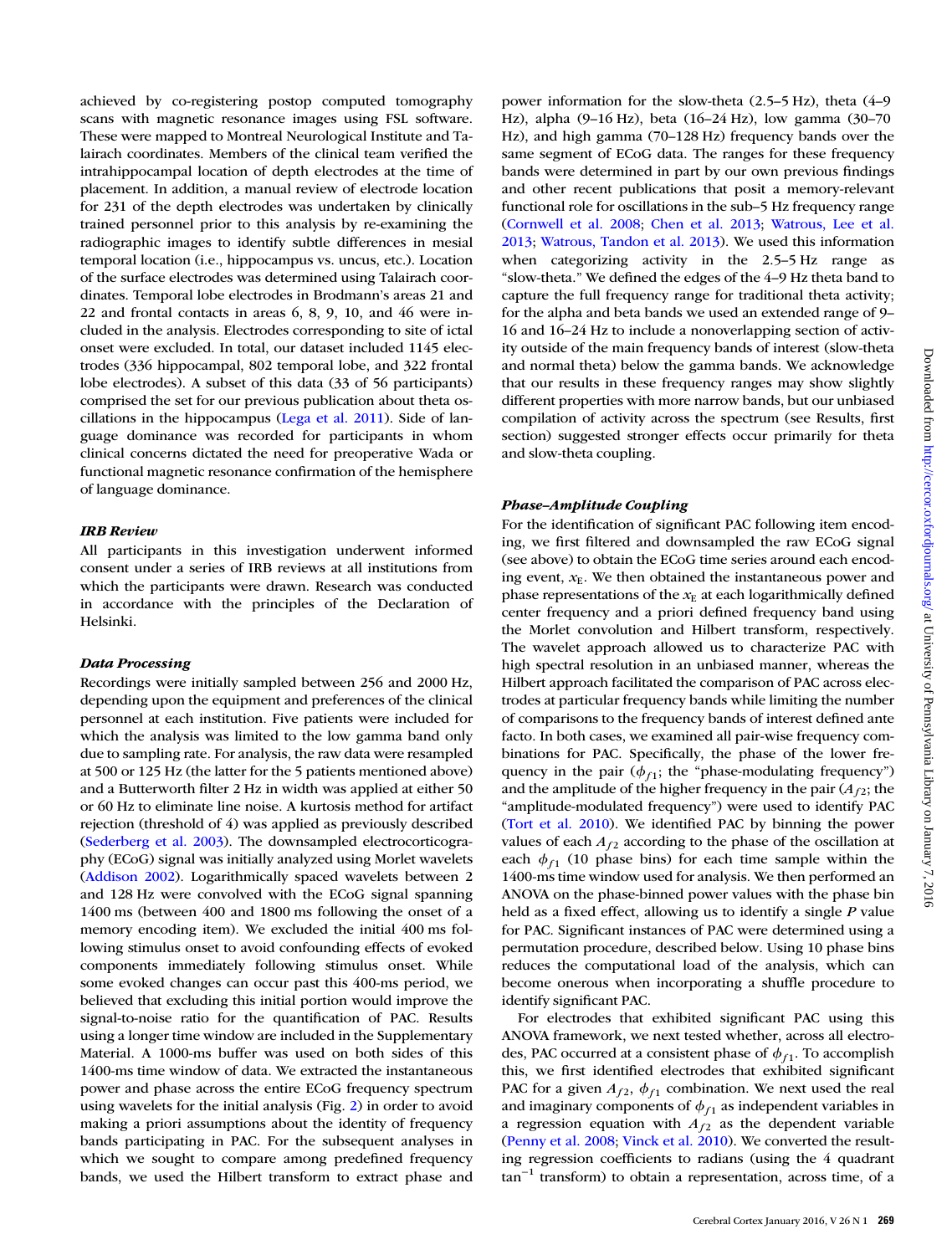single phase value that best predicted power at higher frequencies within each electrode across all encoding events. Circular regression takes account of the separate linear and circular properties of amplitude and phase, as has been described previously (Vinck et al. 2010). This was done initially using the wavelet-extracted power and phase information (see Fig. 2, bottom row), and then for the entire frequency band using the Hilbert method. The most predictive phase value was obtained within each electrode. We next compiled the resulting phase values into a vector and tested for nonuniformity of the phase distribution using the Rayleigh test applied across all electrodes that exhibited significant PAC in each frequency band. We compared phase distributions directly between frequency bands by applying a nonparametric test for circular distributions as described by Fisher (1993).

Finally, we sought to identify electrodes that exhibited significant differences in PAC between successful and unsuccessful encoding. Here, successful encoding was operationalized using the subsequent memory (SM) paradigm (Paller and Wagner 2002). Specifically, words that were presented during the encoding period and successfully retrieved during the recall period are considered successfully encoded (e.g., the words CAR, FENCE, and PEN in Fig. 1A). Likewise, words that were not retrieved during the recall period are considered unsuccessfully encoded (e.g., the words FLAME and PASTE in Fig. 1A). Using PAC in the SM paradigm required a trial-by-trial measure of PAC, which we obtained via the modulation index (MI) using 10 phase bins. While the ANOVA method is a robust way to identify significant PAC, using the MI is necessary for a within–electrode comparison of PAC on a trial-by-trial basis.

The normalized, average power in each phase bin (for each trial) was compared with a uniform distribution using the Kullback-Leibler (KL) distance to obtain the MI, as described in previous reports (Tort et al. 2009, 2010; Canolty and Knight 2010). The MI varies between 0 and 1, where 0 represents a uniform distribution across phase bin, and 1 represents a deltadirac like concentration of power at one particular phase bin.

#### Statistical Procedure

To test for the statistical reliability of PAC, we used a permutation procedure. For the identification of PAC at frequency–frequency pairs using the ANOVA model described above (for both the wavelet and Hilbert approaches), we first converted the  $P$  value from the ANOVA to a  $z$  value using the inverse normal transformation. z values were obtained for each  $A_{f2}$ and  $\phi_{f_1}$  pair for each electrode in our dataset. We then compared the actual z values to an empirically derived null distribution of  $z$  values obtained by randomly shuffling the phase label for the binned power values in the ANOVA model (500 shuffles). Significant PAC for each electrode within each pixel was then determined by comparing the z value from the real data to the distribution of  $z$  values from the shuffled data.  $z$ values more extreme than the smallest 5% from the shuffled distribution were considered significant. The shuffle procedure allowed us to generate an unbiased estimate of the Type I error rate. The pattern of PAC across the spectrum was examined by compiling the number of electrodes that exhibited significant PAC within each  $A_{f2}$  and  $\phi_{f1}$  pair into a summary histogram. We utilized this shuffle procedure given the likely nonindependence of each trial comprising the PAC measurement.



Figure 1. Summary of the Free Recall task and the distribution of cortical electrodes in our dataset. (A) Timeline of a single trial in Free Recall task. The time bin from 400 ms following the onset of the memory item through 1800 ms was used for analysis. (B) Example of all trials completed by a single participant across 4 sessions. The serial position of correct recall items is shown, along with the timing of item retrieval following the onset of the recall cue. (C) Brain plot showing the number of participants with electrodes located in each portion of the neocortex. All 56 participants included in the analysis had at least 1 hippocampal electrode.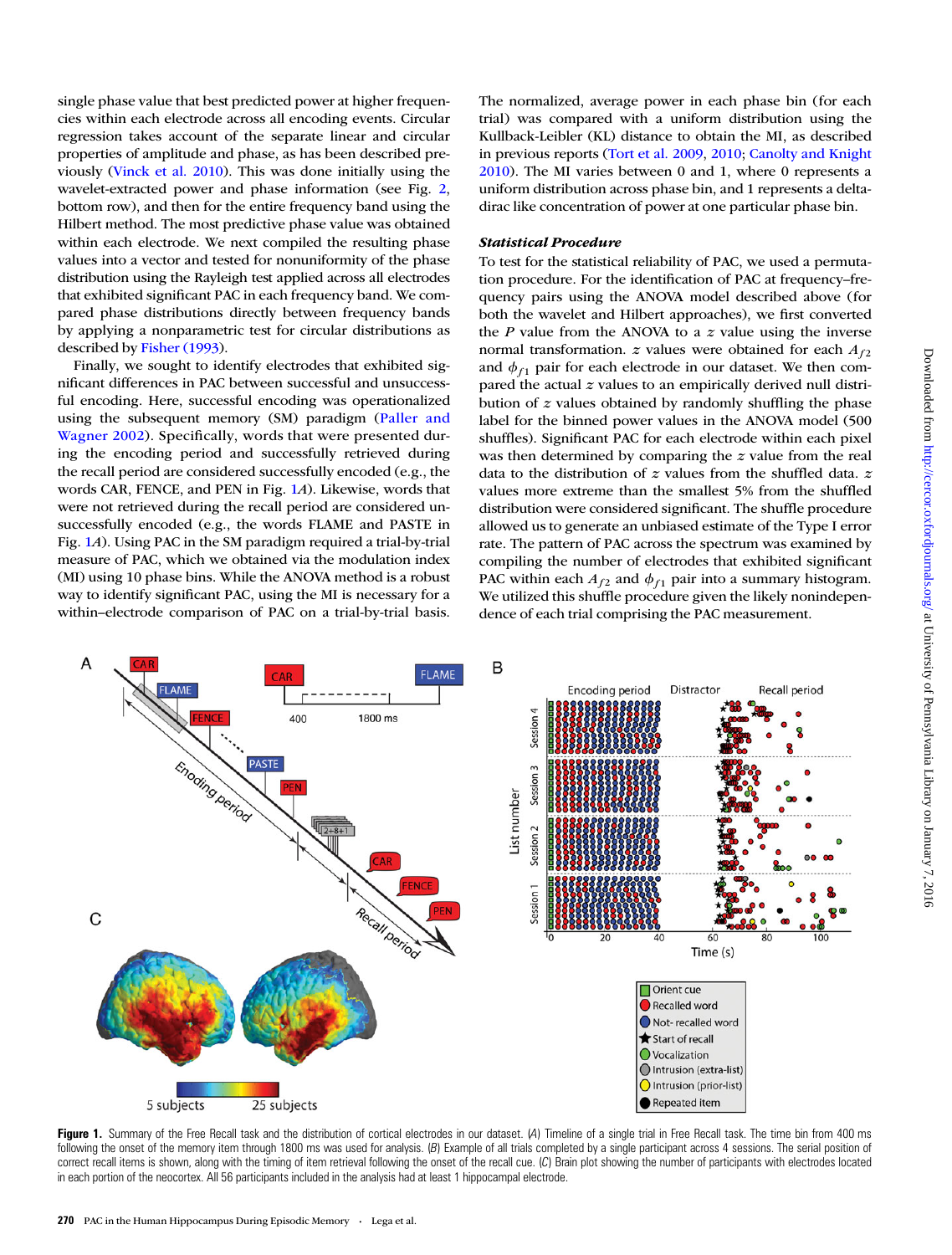To test for differences in PAC across frequency bands and anatomical regions, we extracted a single value for phase and power at each time sample using the Hilbert transform applied to the frequency bands as described above. For each electrode, we were then able to extract a test statistic for PAC (the effect size from the ANOVA, or  $\eta^2$  value) for every frequency band (slow theta, 4–9 Hz theta, alpha, and beta, separately for high and low gamma modulation). These test statistics were compiled into a vector consisting of a single value for each non– gamma frequency band for each electrode separately for low and high gamma band modulation (number of elements in vector equivalent to number of electrodes at each location). We tested for differences in the pattern of PAC between hippocampus and temporal and frontal cortex by applying an ANOVA to these distributions for the slow-theta and theta bands, with frequency band held as a fixed effect and location as a random effect. For this analysis, we used an FDR correction procedure to account for the comparisons for 2 frequency bands (low and high gamma or 4–9 Hz vs. slow-theta) across the 3 brain locations. Given that this test was across test statistics from different electrodes, we used the parametric ANOVA without an additional shuffle procedure.

In contrast, we used a nonparametric Mann–Whitney U-test to compare PAC during successful versus unsuccessful item encoding because of the need to compare distributions of MI values rather than test statistics extracted for each electrode. We identified significant differences in PAC by shuffling values for successful and unsuccessful encoding trials 500 times and determining the position of W within the distribution of shuffled W's. We quantified the number of electrodes that exhibited significant differences in PAC in either direction (greater for unsuccessful vs. greater for successful encoding) and identified frequency bands (for modulating phase) for which the number of electrodes exceeded the 5% error rate expected by chance. We classified electrodes as "PAC+" if they exhibited significantly greater PAC during successful item encoding, and "PAC−" if they exhibited significantly greater PAC during unsuccessful encoding.

To test for a relation between preferred phase and successful encoding, we first extracted the preferred phase for PAC (as described above) for electrodes that were identified as exhibiting significant differences between successful and unsuccessful encoding via the permutation test of the MI distributions. Then, we used a  $\chi^2$  test to examine whether the differences in the proportion of electrodes that exhibited significant PAC was different among the frequency bands, using direct comparisons for slow-theta versus 4–9 Hz theta bands. Finally, we directly compared PAC effects to subsequent memory effects (SMEs). To do this, we extracted a single test statistic at each electrode comparing gamma band power during successful and unsuccessful encoding, using a two-sample t-test (Burke et al. 2013). We then correlated this SME  $t$  statistic with the  $z$  value extracted from the nonparametric test comparing MI during successful and unsuccessful encoding, using Pearson's coefficient to test for significant correlation. We performed this analysis separately for SME in the high gamma, low gamma, and slow-theta bands in the hippocampus, as suggested by our previous data (Lega et al. 2011).

#### **Results**

We analyzed intracranial EEG recordings from 56 participants undergoing invasive evaluation during a phase II clinical investigation to identify an epileptic focus for possible resective surgery. Data were from a subgroup of the patients studied at 4 institutions over a period of 13 years with the subgroup defined as patients who had well-localized depth electrodes in the hippocampal formation. Recordings were from a total of 336 hippocampal electrodes, 802 temporal lobe electrodes, and 322 frontal lobe electrodes. Participants studied lists of 15–20 common nouns presented one at a time. After a brief arithmetic distractor task participants were given 45 s to recall all the words they could remember in any order (Fig. 1A; see Materials and Methods). Participants recalled an average of 23.6% of study items and made an average of 4.4% incorrect recalls (these intrusion errors were not a focus of the present analysis).

## Hippocampal and Neocortical PAC Exhibit Different **Properties**

We first asked whether and at what frequencies recordings from each electrode exhibited significant PAC during memory encoding. By binning the power information according to the phase of the lower frequency oscillations, we identified significant PAC at every frequency (for modulating phase,  $\phi_{f1}$ )–frequency (for modulated amplitude,  $A_{f2}$ ) step in the frequency domain. Step size was logarithmically spaced from 2 to 64 Hz for phase and 2 to 128 Hz for amplitude. An example of this analysis is presented for 3 electrodes from the dataset in Figure 2A. In the figure, normalized power at the higher frequency (modulated amplitude) is averaged across all word presentation events according to the phase of the lower frequency oscillation (modulated phase). The examples show instances in which the power of the high-frequency oscillation critically depends on the phase of the lower–frequency oscillation. This is consistent with a number of recent publications that show PAC is a ubiquitous finding in human intracranial recordings (Canolty et al. 2006; Canolty and Knight 2010; van der Meij et al. 2012). To test for significant phase modulation of amplitude, we used a 1-way ANOVA with an associated shuffle procedure (see Materials and Methods for details) to derive a P value at each  $\phi_{f_1} - A_{f_2}$  step across the spectrum for each electrode in the dataset. An example of the distribution of P values for 3 individual electrodes is given in Figure 2B. The exact  $\phi_{f_1}$  –  $A_{f_2}$  steps exhibiting significant PAC were different among different electrodes, as the figure illustrates. We next extracted a single preferred phase value for PAC at each electrode for each of those frequency–frequency pairs that exhibited significant PAC and plotted the resultant phase values in frequency–frequency space. The example electrodes in Figure 2C are illustrative: the preferred phase may differ among electrodes, though within a single electrode the phase value is highly conserved across frequency space.

We next asked if the pattern of PAC in frequency–frequency space differed across hippocampal, temporal and frontal cortices. We compiled the number of significant electrodes at each frequency–frequency step into a histogram separately for the 3 anatomical areas of interest (Fig.  $3A$ ). We found that hippocampal electrodes exhibited a maximal PAC with modulating phase frequencies in the slow-theta band: Coupling is strongest between the phase of slow-theta oscillations (in the 2.5–5 Hz range) and the power of both low (35–70 Hz) and high (70– 130 Hz) gamma oscillations. Consistent with existing data, coupling also occurs at frequency–frequency pairs across the spectrum, including within the traditional 4–9 Hz theta band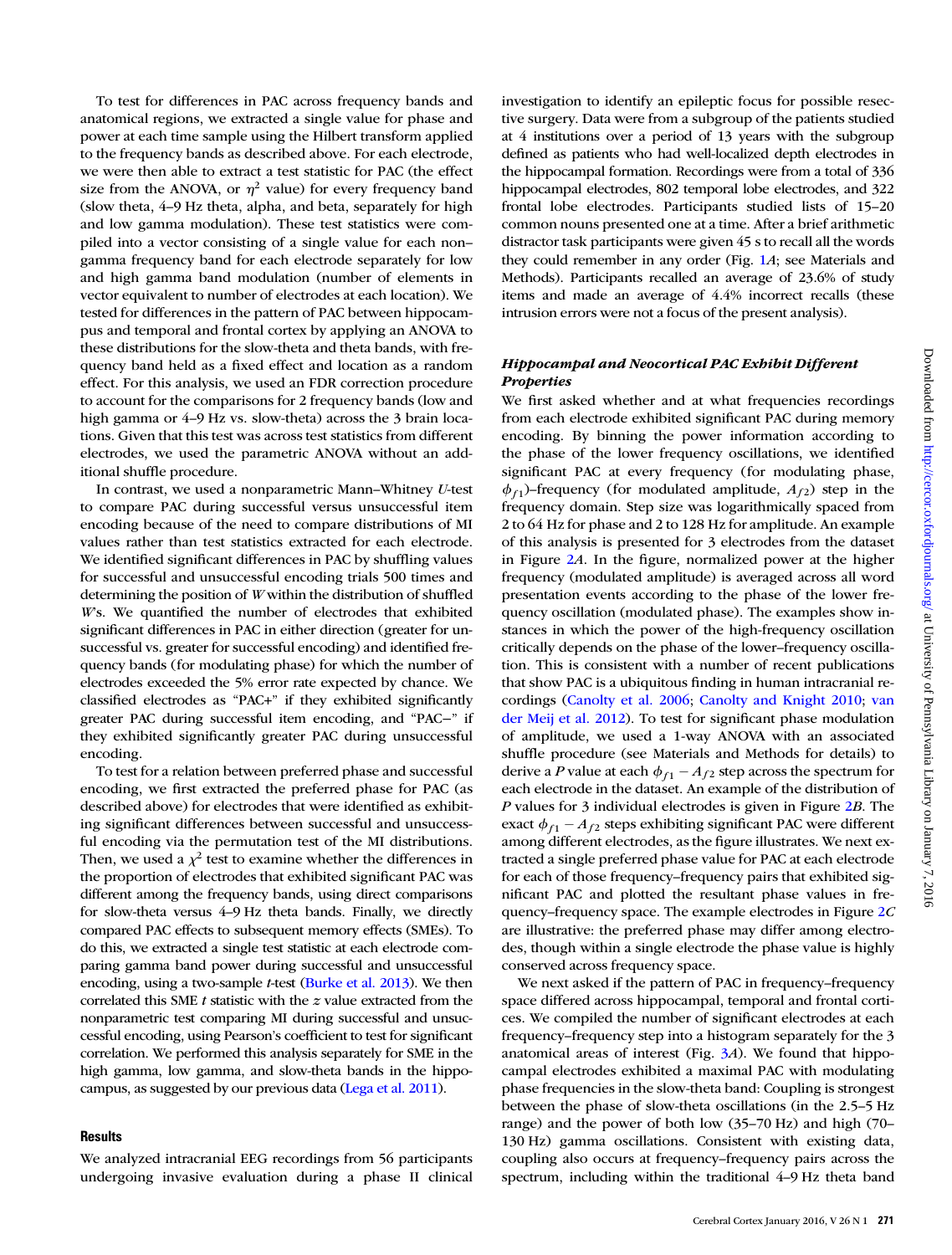

Figure 2. Identification of phase–amplitude coupling (PAC). (A) Mean normalized power values across 10 phase bins for a single frequency (modulating phase)–frequency (modulated amplitude) step. This same analysis was performed at each step in the spectrum. (B) Summary graph for all frequency–frequency steps showing the P-value at each step from the permutation procedure detecting significant PAC. Left and center plots show a concentration of effect in the slow-theta band (for gamma modulation) while the plot in right-hand column shows 4–9 Hz theta modulation of gamma band power. Circle indicates the  $\phi_{f1} - A_{f2}$  pair from which the binned power values (shown in the top row) were drawn. (C) Preferred phase for PAC as determined by circular regression. Phase values for frequency–frequency pairs with significant PAC are plotted. Preferred phase is conserved across significant pairs within the frequency band.

(van der Meij et al. 2012), but the effect appears strongest in the slow-theta range (for modulating phase) in the hippocampus. 45 of 56 participants ( $P < 0.0001$ , binomial test) had at least one electrode in the hippocampus that exhibited significant PAC for modulation of high and low gamma by slow-theta phase.

The electrodes in the lateral temporal (Brodmann areas 21 and 22) and frontal sites (Brodmann areas 6, 8, 9, 10, and 46) displayed a different pattern of PAC during encoding when compared with electrodes in the hippocampus. Specifically, the preferred phase-providing frequency for gamma band modulation is concentrated in the 4–9 Hz theta band in the cortex, with the low gamma band exhibiting greater modulation than the high gamma band in both of these locations when compared with the hippocampus (Fig. 3A, columns 2 and 3). The observation of a differential theta frequency preference between the hippocampus and neocortex links our findings with a growing body of research suggesting that functional human hippocampal theta oscillations occur at lower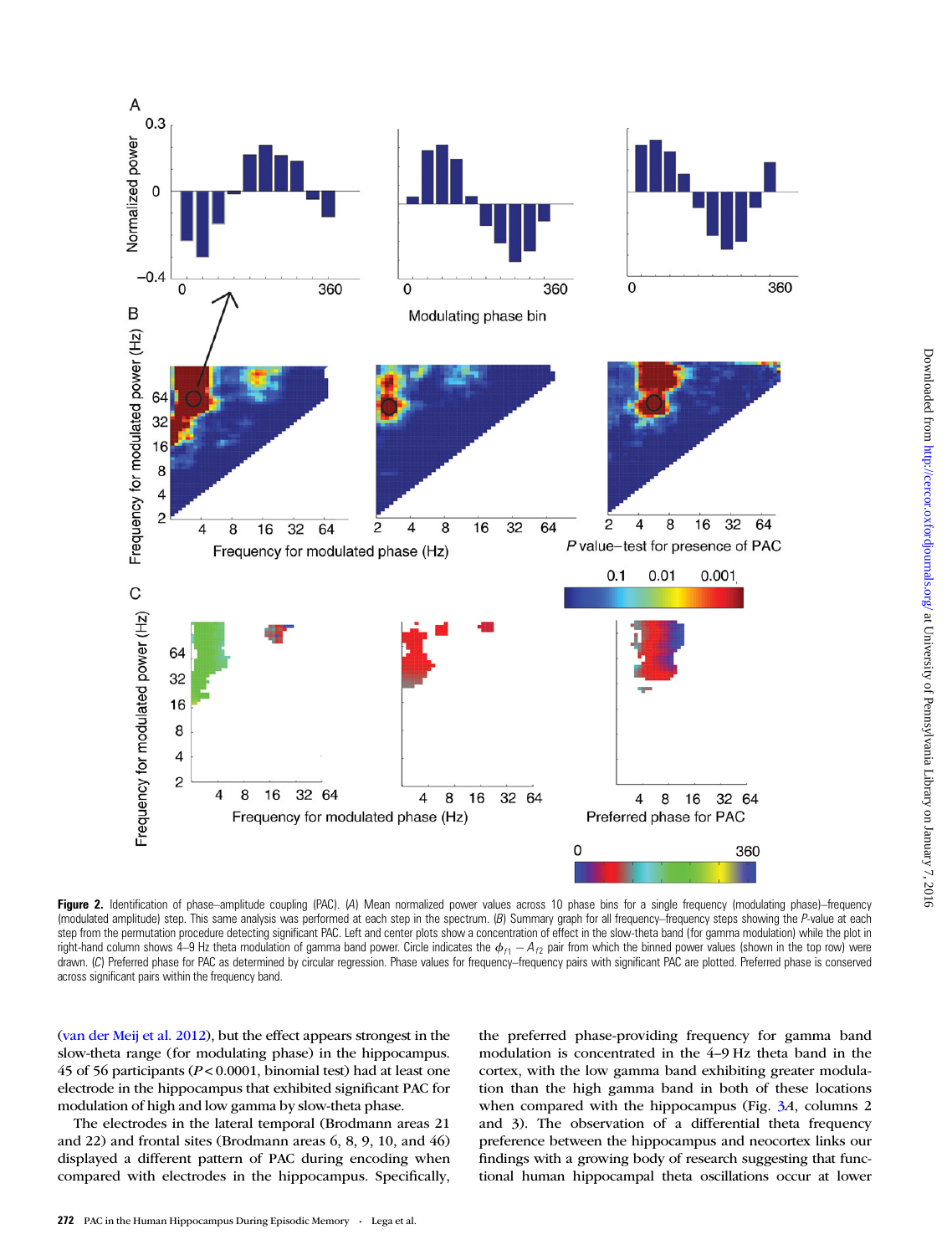

Figure 3. Phase-amplitude coupling aggregated across all recordings. (A) Histograms compiling total number of electrodes exhibiting significant PAC in each brain location during item encoding. For the hippocampus, high and low gamma amplitude is most strongly modulated by slow-theta phase while, in the temporal and frontal cortex, low gamma amplitude is preferentially modulated by 4–9 Hz theta phase. Color scale is a percentage of all electrodes in each brain area exhibiting significant PAC. Inset roseplots are histograms compiling the preferred phase for low gamma band modulation by slow-theta (bottom) and 4–9 Hz theta (top) phase as a percentage of all the electrodes in each brain area. For hippocampal slow theta, preferred phase exhibits a bimodal pattern with a concentration at ~70° and again at ~180°. Four- to nine-Hertz theta phase in the temporal and frontal cortex is strongly clustered at 180°. (B) Normalized effect size at each frequency for gamma band PAC. The effect for the hippocampus is highest in slow-theta, temporal/frontal cortex in 4–9 Hz theta range.

frequencies (<5 Hz) than analogous theta activity in the rat (Lega et al. 2011; Watrous, Lee et al. 2013).

To formally test for the interaction between anatomical location and the preferred frequencies for PAC, we used the effect size ( $\eta^2$  value) drawn from the ANOVA applied to 10 bins of gamma band power (low and high gamma tested separately), binned according to the phase of the 2.5–5 Hz and 4–9 Hz bands. We then extracted the effect size for each electrode in the data set. We used the effect size values to create separate vectors describing slow-theta and 4–9 Hz theta modulation of gamma band amplitude in both anatomical locations (4 vectors of effect size values). We tested for a difference in the strength of gamma modulation by slow theta versus 4–9 Hz theta between anatomical locations using an interaction model with location as a random effect. The difference in PAC for modulation of low gamma band power between the temporal cortex and hippocampus was highly significant  $(F = 21.01, P < 0.001)$ . The difference in pattern was also significant between the

hippocampus and the frontal cortex  $(F = 24.08, P < 0.001)$ . For a subject–level analysis, in which information across all electrodes was collapsed by subject, the difference was also significant for the temporal cortex  $(F = 3.71, P = 0.048)$  though not the frontal cortex  $(F = 3.22, P = 0.091)$ . The effect was not significant for differences in HG PAC in the temporal cortex  $(F =$ 1.47,  $P = 0.45$ ), owing to a more even distribution of high gamma modulation by both slow theta and 4–9 Hz theta in the cortical locations (larger slow-theta effect in the cortex for HG). For the frontal cortex, the difference remained significant:  $F = 5.94$ ,  $P = 0.011$ . The results of this interaction model confirm the apparent pattern we observed in the summary histograms describing PAC in frequency–frequency space (Fig. 3): hippocampal PAC is strongest for slow-theta phase modulation of the gamma band, while in the neocortex 4–9 Hz theta phase modulates gamma amplitude. Figure  $3B$  shows a plot of normalized effect size at each phase-modulating frequency for all 3 brain locations. The relative PAC magnitude in the hippocampus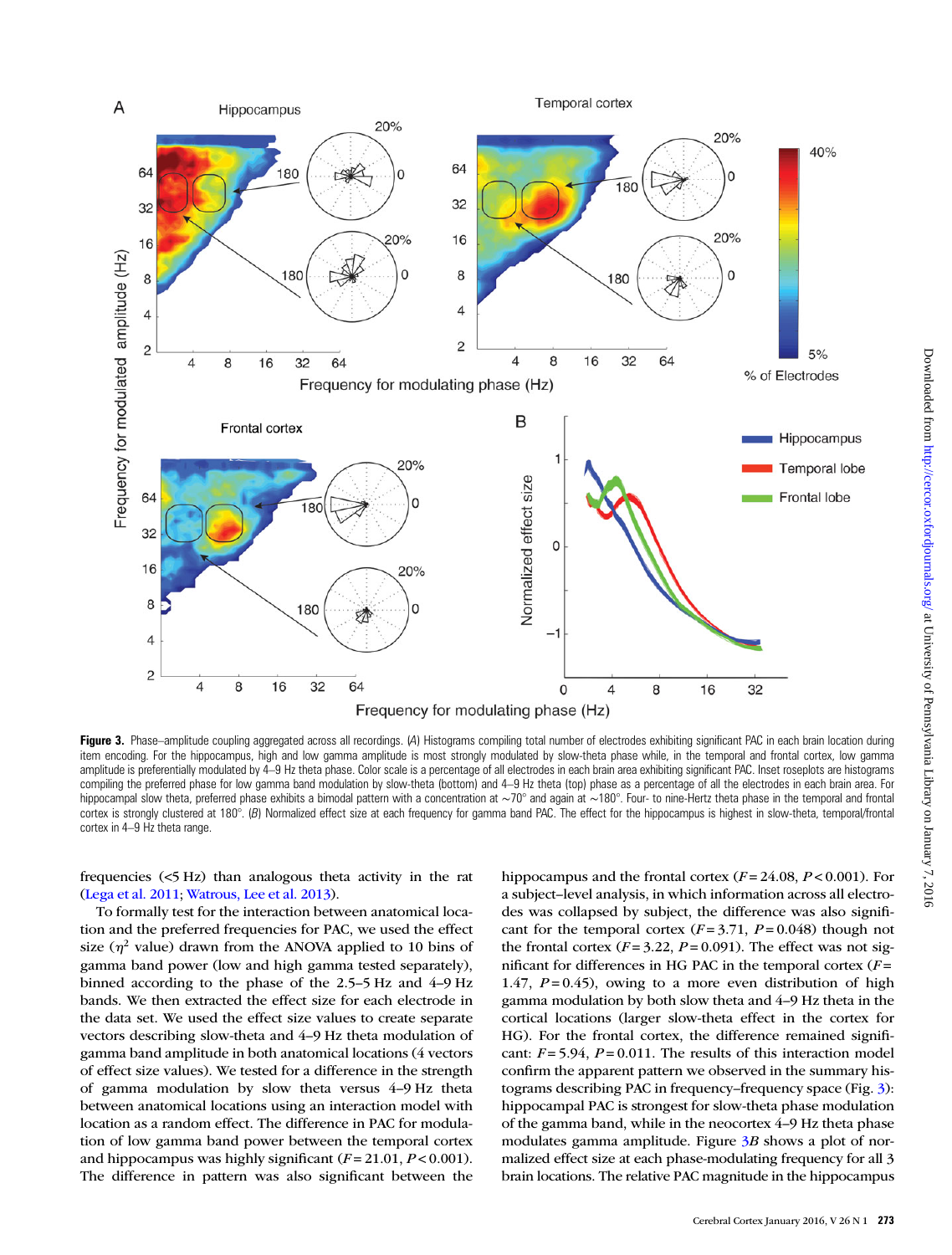is highest for slow-theta frequencies when compared with the other locations across all electrodes in the dataset. This analysis of PAC during memory encoding contributes to the idea that hippocampal and neocortical theta oscillations represent distinct neural phenomena, and the PAC difference between the hippocampus and neocortex implies that PAC serves a unique functional role in memory formation given the different functional properties of these brain regions.

### Changes in PAC Predict Successful Item Encoding

We next asked whether the magnitude of PAC during encoding predicts subsequent recall. Previous studies comparing trial– by–trial spectral activity during the encoding of episodic memory items have shown that while theta power strongly predicts memory encoding, the direction of this effect is highly variable, frequently exhibiting opposite effects across recordings from a given brian region in a given participant (Sederberg et al. 2007; Lega et al. 2011). Using a trial-by-trial measure of PAC, termed the MI (see Materials and Methods), we found that PAC also exhibits a heterogeneous pattern of increases and decreases associated with successful memory encoding. Electrodes that exhibited a decreased MI during successful encoding were labeled PAC−, and those that exhibited an increase in PAC were labeled as PAC+. We compared these effects for slow-theta and 4–9 Hz theta oscillations between hippocampus and neocortex.

In the hippocampus, the slow-theta band but not the 4–9 Hz theta band exhibited a significant number of PAC+ electrodes (higher PAC during successful item encoding; 10.1% of electrodes, P < 0.001, binomial test). Both frequency bands exhibited a significant number of PAC− electrodes (15.1% and 13.1%, respectively). The fraction of electrodes that exhibited either PAC + or PAC− effects was greater for the slow-theta band than for the 4–9 Hz theta band in the hippocampus, though it did not survive correction and was not significant ( $\chi^2$  = 3.80, P = 0.083). In the temporal cortex, the effect was less specific. A reliable number of PAC+ electrodes were found only for the 4–9 Hz theta band, and both slow theta and 4–9 Hz theta exhibited a significant number of PAC− electrodes. The difference in counts was not different between the frequency bands, however ( $\chi^2$  = 0.321, P = 0.650; Fig. 4A). In the frontal cortex, reliable numbers of electrodes in the 4–9 Hz band but not the slow-theta band exhibited significant PAC+ and PAC− effects. The difference in counts between slow-theta and 4–9 Hz theta was not significant, though the 4–9 Hz proportion was higher  $(\chi^2 = 3.13, P = 0.130)$ . This pattern of PAC differences during item encoding matches that which we have observed for SMEs, in which the hippocampus exhibits a relatively greater positive effect in the slow-theta band while a more nonspecific negative effect occurs simultaneously (Lega et al. 2011; Burke et al. 2013). That is, while there is a general subgamma decrease in activity during successful item encoding, the hippocampus exhibits a unique positive effect in the slow-theta band.

# Increased Hippocampal PAC Occurs When Gamma Oscillations Are Coupled to the Trough of the Slow-Theta **Oscillation**

Animal recordings and computational models suggest that the specific phase of theta–gamma coupling affects learning based on coincident membrane activation and associated LTP (O'Keefe and Recce 1993; Hasselmo and Eichenbaum 2005; Douchamps et al. 2013). To test this hypothesis in our human recordings, we separately computed PAC for slow-theta and 4–9 Hz theta as the phase-modulating frequency, and for low gamma and high gamma as the modulated amplitude. We then used circular regression to identify the preferred phase across 10 phase bins (see Materials and Methods). In the hippocampus, the phase preference for slow-theta PAC showed a bimodal distribution, with a group of electrodes exhibiting a preferred PAC phase of 180° and another of ∼70° (Fig. 3A, inset). For 4–9 Hz theta, the distribution was concentrated at 180° and near 0° in the hippocampus. These distributions were significantly different (mean for slow theta = 119, 4–9 Hz  $= 54^{\circ}$ ,  $P = 0.023$ ). In the temporal cortex, the bimodal distribution for phase preference was absent for both frequency bands (Fig. 3A, inset, columns 2 and 3). Slow theta exhibited a phase preference concentrated at 250°, while for 4–9 Hz theta the distribution was centered at 180°. These 2 distributions (comparing slow theta to 4–9 Hz theta in the temporal cortex) were significantly different (circular mean =  $248$  vs.  $194^\circ$ ,  $P < 0.001$ ). We then tested the distributions for slow theta and 4–9 Hz theta directly between the hippocampus and temporal cortex. For both, the differences were highly significant  $(P<0.001)$ . The phase distributions in the frontal cortex were nearly identical to those in the temporal cortex, with a mean phase for slow theta of 247° and for 4–9 Hz theta of 191°.

We sought to further explicate the bimodal distribution of the preferred phase for modulation that we identified in the hippocampus. We did this by examining separately the phase distributions for PAC+ and PAC− electrodes, restricting the comparison of distributions of phase preference values only to those electrodes that exhibited a significant difference in PAC magnitude (as measured by the MI via a subsequent memory paradigm) during successful encoding. We created 2 vectors of phase values according to whether PAC increased or decreased during successful encoding (PAC+ and PAC−). The bimodal distribution of phase preference for hippocampal slow theta appears to be a result of different phase preferences for PAC+ and PAC− electrodes. The phase preference for PAC+ electrodes is concentrated more strongly near ∼180°, while for PAC− electrodes it is centered at ∼70° (Fig. 4B). This difference in phase distributions was significant (mean =  $72$  vs.  $149^\circ$ ,  $P =$ 0.007). A matching pattern was not identified for 4–9 Hz theta phase preference values, in which the distributions were not different between PAC+ and PAC− electrodes (mean = 282 vs. 298 $^{\circ}$ ,  $P = 0.870$ ). In the temporal and frontal cortex, no difference in phase preference was noted between PAC+ and PAC− electrodes in either the slow-theta band or the 4–9 Hz theta band  $(P > 0.20$  for all comparisons).

## Comparison of PAC with Power Differences (SME)

For our final analysis, we sought to address the relationship between PAC and the gamma and slow-theta band SMEs that we have previously described using intracranial data (Sederberg et al. 2003; Lega et al. 2011). To accomplish this, we looked for the correlation between the z value comparing PAC during successful and unsuccessful item encoding and the t statistic testing differences in power (magnitude of the SME) during encoding. For the gamma band SME, there was no significant correlation in either the positive or negative direction with the magnitude of the PAC effect ( $\rho$  = 0.041, P = 0.49). The lack of correlation between PAC and the gamma SME suggest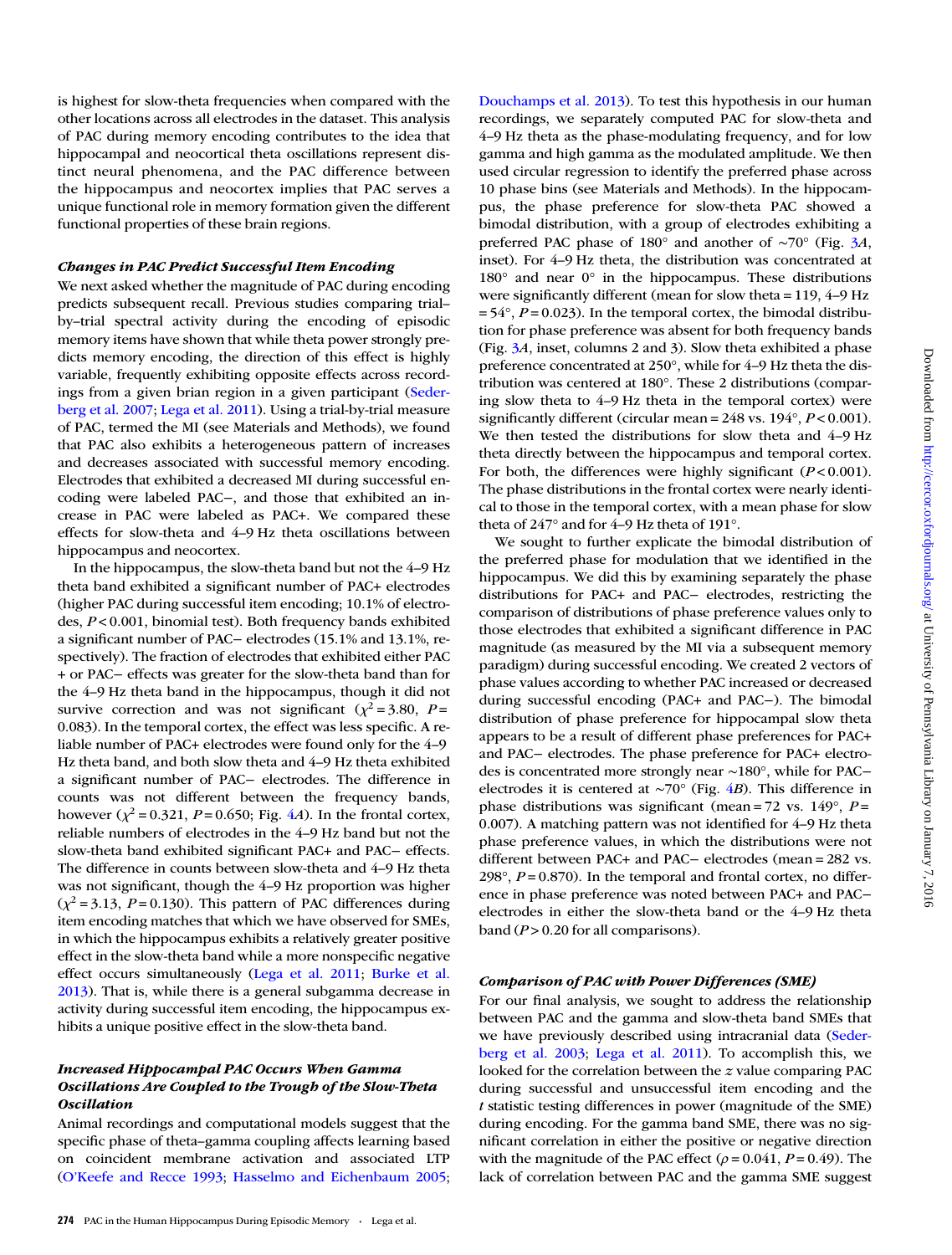

Figure 4. Comparison of PAC during successful and unsuccessful item encoding. (A) Histograms showing number of electrodes that exhibit a significant difference in magnitude of PAC (for gamma band coupling) for the slow-theta and 4–9 Hz theta bands. Percentage refers to fraction of electrodes from within each of 3 brain regions. Red segment at bottom indicates PAC− electrodes (greater PAC during unsuccessful encoding) and blue segment indicates PAC+. For hippocampus, asterisk indicates that counts for slow-theta band were significantly greater than for 4–9 Hz band. Red lines across the bars indicate the number of electrodes of the type I error rate. (B) Histogram compiling the preferred phase for PAC for the electrodes included in the histograms above (PAC+ and -). Red line indicates the mean phase value for the entire distribution. Highlighted box on left indicates group for which a significant difference in the distribution of phase values exists between PAC+ and PAC– electrodes (hippocampal slow-theta band) with PAC+ electrodes exhibiting a phase preference clustered at the trough of the oscillation.

that the presence of gamma SME effects during encoding are not confounding the measurement of theta–gamma PAC [this theoretical problem has been described, though not observed, in human PAC (Axmacher et al. 2010)]. For the slow-theta band, we observed a significant positive correlation between the SME and magnitude of the PAC effects ( $\rho$  = 0.299, P < 0.001, Fig. 5). This positive correlation makes intuitive sense: as slow-theta power increases (akin to rodent theta), the higher amplitude slow-theta oscillations entrain gamma band activity with more efficiency resulting in greater theta–gamma PAC. When slow-theta power is low, PAC is weak.

# **Discussion**

In this study, we sought to apply the analysis of PAC to human cortical and hippocampal activity during memory encoding. Our results represent the first examination of human intracranial recordings for evidence of PAC during episodic memory formation. They build upon previous efforts in the human and animal literature to elucidate the role of PAC to characterize the brain networks involved in the encoding of novel memory

items. Our chief findings in this regard are: 1) PAC occurs at a diversity of frequencies, but in the hippocampus it is strongest in the 2.5–5 Hz slow-theta band while in the neocortex it is strongest in the 4–9 Hz theta band. The phase preference for PAC is different for the slow-theta band when compared with 4–9 Hz theta bands both in the hippocampus and the neocortex; 2) A subset of electrodes in the hippocampus exhibits increased PAC during successful encoding, while a different subset exhibits increased PAC during unsuccessful encoding (PAC+ and PAC− electrodes); 3) In the hippocampus, the preferred phase for these 2 subsets of electrodes is different. PAC+ electrodes exhibit a preferred phase near the trough of the ongoing slow-theta oscillation; 4) Increases in slow-theta PAC were associated with increased slow-theta oscillatory power during successful encoding.

Our findings point to the slow-theta band as the principal source for the modulating phase of PAC in the hippocampus. The possibility of memory-relevant oscillatory activity in the slow-theta frequency range has gained traction in the last 3 years as numerous investigations using intracranial recordings have pointed to activity within this band during memory processes (Jacobs 2014). We use the term "slow-theta" to help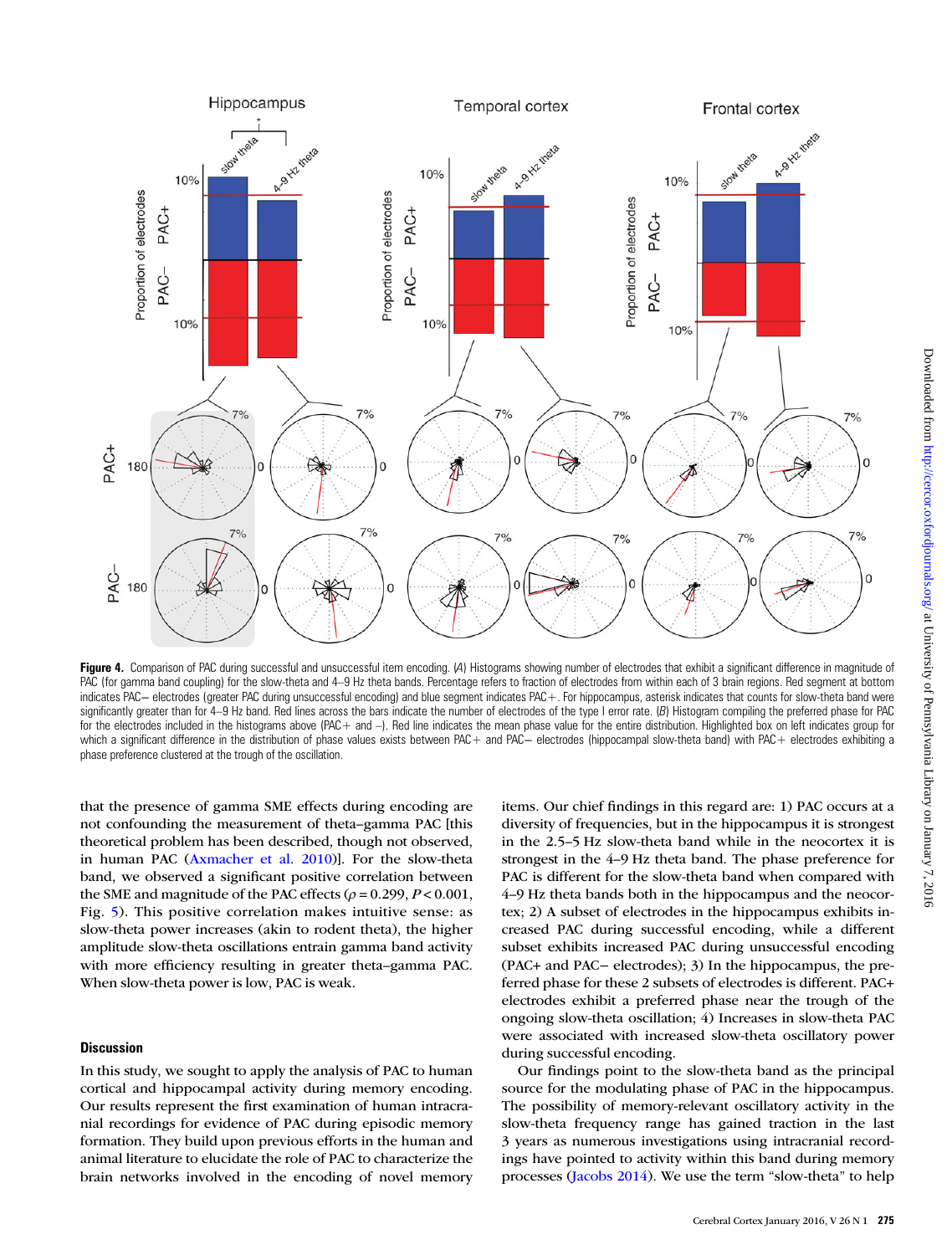

Figure 5. Relationship between hippocampal SME and PAC effects. Scatterplot of  $t$ statistic comparing slow-theta band power during successful and unsuccessful item encoding versus z value for PAC during item encoding across all hippocampal electrodes in the dataset. Plot illustrates a highly significant positive correlation between slow-theta SME and PAC differences during encoding. This indicates that as slow-theta power increases at a given electrode, the slow-theta oscillation more efficiently entrains gamma oscillations during successful encoding.

convey the functional properties of this oscillation and because the range of the oscillation, according to our previous analysis, extends beyond the traditional 4-Hz cutoff of the delta band (Lega et al. 2011). Specifically, data analyzing hippocampal slow oscillatory activity during REM sleep implicate sub–4 Hz oscillations in gamma band modulation and entorhinal–hippocampal synchrony (Clemens et al. 2009), while human iEEG recordings during working memory, autobiographical memory, and spatial navigation include evidence of functionally relevant oscillatory activity in this frequency range (Rutishauser et al. 2010; Axmacher et al. 2010; Steinvorth et al. 2009; Fell et al. 2011; Watrous, Lee et al. 2013). Data from Axmacher et al. (2010) demonstrate an increase in PAC in the 4–9 Hz theta range during a working memory task although sub-5 Hz effects were also present. In our data, significant PAC effects were present in the 4–9 Hz frequency band, but the hippocampal slow-theta band contributed the largest fraction of electrodes exhibiting PAC (see Fig. 2, third column). This mild disparity may reflect differences in underlying networks for working versus episodic memory encoding (Tulving 1983), or it may suggest variability in preferred theta frequency according to recording location or even by individual based upon different tuning properties of pyramidal cells and interneurons responsible for theta generation generation(Canolty and Knight 2010). The exact nature of differences in location, duration, and functional role of slow-theta versus faster oscillatory activity has yet to be fully characterized. For instance, human hippocampal theta may exist on a continuum, modulated by the difficulty of the memory task in which an individual is engaged. Taken together, our results for hippocampal PAC during episodic memory further point to the slow-theta oscillation as a functionally distinct hippocampal frequency band responsible for carrying information related to memory and spatial navigation (Cornwell et al. 2008; Watrous, Lee et al. 2013; Chen et al. 2013). Slow-theta may be the best candidate for a putative correlate of rodent hippocampal theta (Watrous, Lee et al. 2013).

assist in the identification of brain locations that exhibit longterm potentiation during successful episodic item encoding. We found that the electrodes that exhibit PAC+ effects demonstrate a phase preference near the trough of the slow-theta oscillation for PAC in the hippocampus. Increased gamma activity at this point in the cycle is most propitious for eliciting LTP and contributing to the formation of novel synaptic connections that may be necessary for item encoding (Fries 2005, 2009). In the cortex, for both PAC+ and PAC− electrodes, the preferred phase for the dominant 4–9 Hz oscillation was also near 180° (see Fig. 3). This finding supports the differential importance of slow-theta oscillations in the hippocampus, and supports the possibility of multiply-nested oscillations organized at their base by the hippocampal slow-theta oscillation. The hippocampal PAC− electrodes exhibited theta–gamma coupling at phases more likely to induce long-term depression in synaptic association; however, it is intriguing that the phase difference between the preferred phase for "cortical" slow-theta oscillations and these hippocampal PAC− electrodes (∼170°) is similar to the phase offset we previously described for oscillatory synchrony at slow-theta frequencies between the hippocampus and temporal cortex (Wilson et al. 1990; Lega et al. 2011). This finding may support a hypothesis for different amplitude–amplitude or phase–amplitude cross frequency coupling between PAC+ versus − electrodes and cortical electrodes that exhibit PAC in the 4–9 Hz frequency range (see Fig. 4). Non–invasive studies have also recently identified differences in the phase properties of hippocampal PAC for item–context associations (Staudigl and Hanslmayr 2013). Heterogeneity within the hippocampus for a gamma band effect has been observed in animal data (Montgomery and Buzsáki 2007), and for an SME in our own previous data (Lega et al. 2011). Further, we observed effects for PAC in the hippocampus that extend into the beta frequency range for slow-theta coupling. The significance of beta oscillations for episodic memory has garnered recent interest based upon noninvasive human data (Hanslmayr and Staudigl 2014). This remains an area of further investigation, as our own analyses have identified significant beta oscillatory activity in the hippocampus alongside gamma and slow-theta activity (Lega et al. 2011). We uncovered evidence of a difference between modulation

Our results indicate that a PAC analysis of iEEG activity may

of high and low gamma oscillations by theta phase. The hippocampal-neocortical difference in slow theta versus 4-9 Hz theta for the strongest phase-providing frequency was not identifiable for high gamma oscillations. This may reflect differences in the contribution of local neuronal activity to high versus low gamma oscillatory amplitude, that is, low gamma represents a genuine oscillation rather than aggregated local spiking activity (Manning et al. 2009; Miller et al. 2009; Ray and Maunsell 2011; Crone et al. 2011). Gamma band changes during item encoding (the gamma SME) did not appear to confound our quantification of PAC via the modulation index, as gamma SME effects showed no relationship to PAC magnitude. In contrast, the positive correlation between PAC and the slow-theta band SME fit with an overall picture of select hippocampal sites that exhibit increased slow-theta activity during successful encoding while more nonspecific power and PAC changes occur at adjacent brain sites. This bimodal pattern is consistent with a model in which the hippocampus breaks away from global slow activity, leading to a general decrease in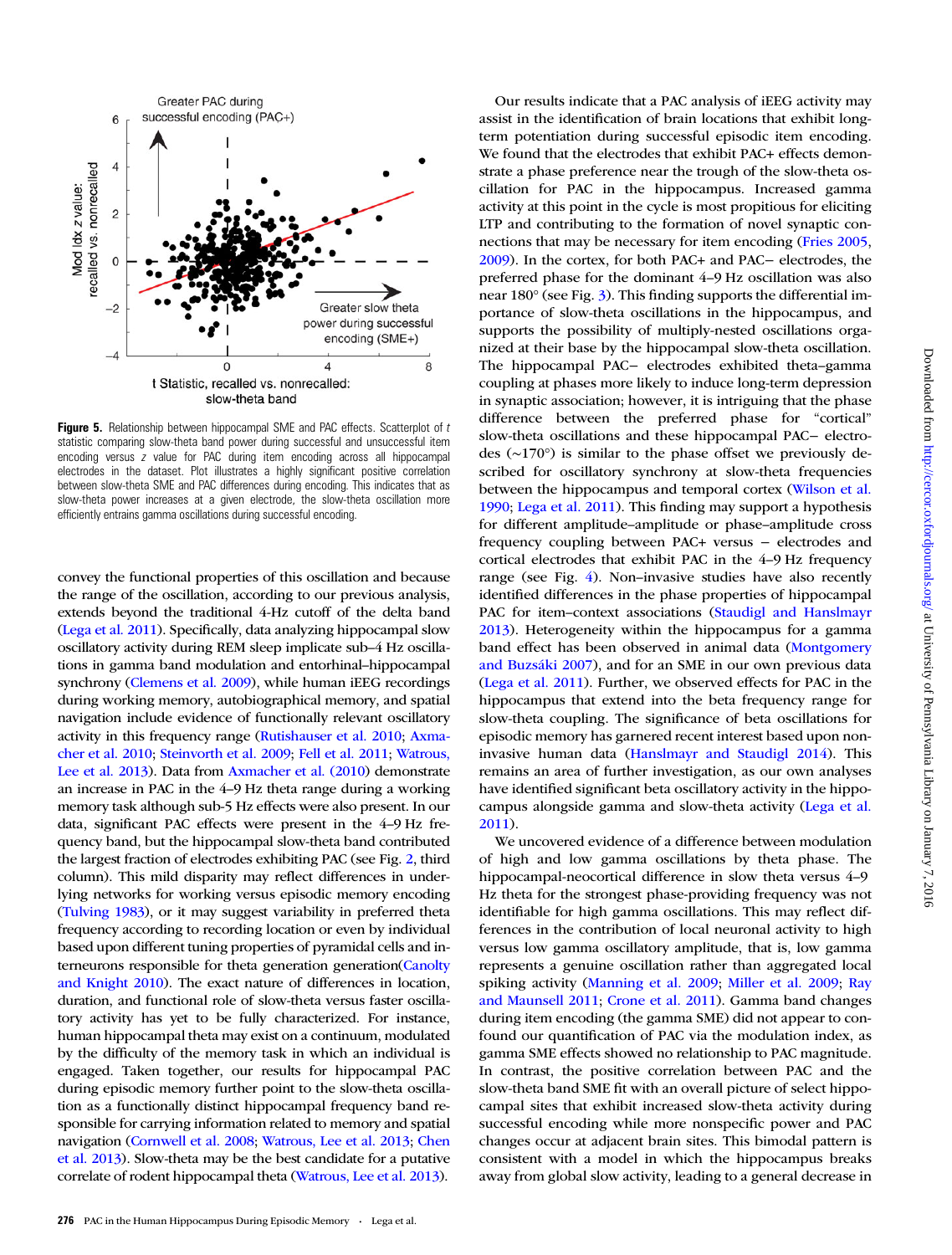Downloaded from http://cercor.oxfordjournals.org/ at University of Pennsylvania Library on January 7, 2016 Downloaded from http://cercor.oxfordjournals.org/ at University of Pennsylvania Library on January 7, 2016

oscillatory power across the entire formation (Sederberg et al. 2007), but a subset of critical locations exhibit increased theta power which more effectively entrains gamma oscillations (Lega et al. 2011). The fact that this power increase and entrainment occur preferentially at the trough of the theta oscillation, while other sites exhibit coupling at phases less propitious for LTP, lends support to the conclusion that the hippocampal locations picked out by the SME/PAC analysis are the best targets for modulation of memory performance even if the hippocampus as a whole exhibits a mixed pattern of both PAC and SME changes. These findings should assist investigations of entorhinal– hippocampal communication during item retrieval. A sharper focus on the most relevant frequencies may help identify data in support of theories that postulate theta phase differences during this process (Hasselmo and Eichenbaum 2005).

#### Supplementary Material

Supplementary material can be found at: http://www.cercor.oxford journals.org/

#### Funding

This work was supported by National Institutes of Health grants MH055687. We are indebted to all patients who have selflessly volunteered their time to participate in our study.

#### Notes

Conflict of Interest: None declared.

#### References

- Addison P. 2002. The illustrated wavelet transform handbook: introductory theory and applications in science, engineering, medicine and finance. Bristol: Institute of Physics Publishing.
- Axmacher N, Henseler M, Jensen O, Weinreich I, Elger C, Fell J. 2010. Cross-frequency coupling supports multi-item working memory in the human hippocampus. Proc Natl Acad Sci USA. 107(7):3228–3233.
- Burke J, Zaghloul K, Jacobs J, Williams RB, Sperling MR, Sharan AD, Kahana MJ. 2013. Synchronous and asynchronous theta and gamma activity during episodic memory formation. J Neurosci. 33(1):292–304.
- Buzsáki G. 2005. Theta rhythm of navigation: link between path integration and landmark navigation, episodic and semantic memory. Hippocampus. 15(7):827–840.
- Canolty RT, Edwards E, Dalal SS, Soltani M, Nagarajan SS, Kirsch HE, Berger MS, Barbaro NM, Knight RT. 2006. High gamma power is phase-locked to theta oscillations in human neocortex. Science. 313 (5793):1626–1628.
- Canolty RT, Knight RT. 2010. The functional role of cross-frequency coupling. Trends Cogn Sci. 14(11):506–515.
- Chen G, King JA, Burgess N, O'Keefe J. 2013. How vision and movement combine in the hippocampal place code. Proc Natl Acad Sci USA. 110(1):378–383.
- Chrobak JJ, Buzsáki G. 1998. Gamma oscillations in the entorhinal cortex of the freely behaving rat. J Neurosci. 18(1):388–398.
- Clemens Z, Weiss B, Szűcs A, Erőss L, Rásonyi G, Halász P. 2009. Phase coupling between rhythmic slow activity and gamma characterizes mesiotemporal rapid-eye-movement sleep in humans. Neuroscience. 163(1):388–396.
- Cohen M, Elger C, Fell J. 2009. Oscillatory activity and phase–amplitude coupling in the human medial frontal cortex during decision making. J Cogn Neurosci. 21(2):390–402.
- Cornwell B, Johnson L, Holroyd T, Carver F, Grillon C. 2008. Human hippocampal and parahippocampal theta during goal-directed spatial navigation predicts performance on a virtual Morris water maze. J Neurosci. 28(23):5983–5990.
- Crone NE, Korzeniewska A, Franaszczuk P. 2011. Cortical gamma responses: searching high and low. Int J Psychophysiol. 79(1):9–15.
- Douchamps V, Jeewajee A, Blundell P, Burgess N, Lever C. 2013. Evidence for encoding versus retrieval scheduling in the hippocampus by theta phase and acetylcholine. J Neurosci. 33(20): 8689–8704.
- Fell J, Ludowig E, Staresina B, Wagner T, Kranz T, Elger CE, Axmacher N. 2011. Medial temporal theta/alpha power enhancement precedes successful memory encoding: evidence based on intracranial EEG. J Neurosci. 31(14):5392–5397.
- Fisher NI. 1993. Statistical analysis of circular data. Cambridge, England: Cambridge University Press.
- Fries P. 2005. A mechanism for cognitive dynamics: neuronal communication through neuronal coherence. Trends Cogn Sci. 9(10):474–480.
- Fries P. 2009. Neuronal gamma-band synchronization as a fundamental process in cortical computation. Annu Rev Neurosci. 32(1):209–224.
- Hanslmayr S, Staudigl T. 2014. How brain oscillations form memories—a processing based perspective on oscillatory subsequent memory effects. Neuroimage. 85:648–655.
- Hasselmo M, Eichenbaum H. 2005. Hippocampal mechanisms for the context-dependent retrieval of episodes. Neural Netw. 18(9):1172– 1190.
- Jacobs J. 2014. Hippocampal theta oscillations are slower in humans than in rodents: implications for models of spatial navigation and memory. Philos Trans R Soc Lond B Biol Sci. 369(1635):20130304.
- Johnson A, Redish A. 2007. Neural ensembles in ca3 transiently encode paths forward of the animal at a decision point. J Neurosci. 27 (45):12176–12189.
- Lega B, Jacobs J, Kahana M. 2011. Human hippocampal theta oscillations and the formation of episodic memories. Hippocampus. 22 (4):748–761.
- Manning JR, Jacobs J, Fried I, Kahana MJ. 2009. Broadband shifts in LFP power spectra are correlated with single-neuron spiking in humans. J Neurosci. 29(43):13613–13620.
- Maris E, van Vugt MK, Kahana MJ. 2011. Spatially distributed patterns of oscillatory coupling between high-frequency amplitudes and low-frequency phases in human IEEG. Neuroimage. 54 (2):836–850.
- Miller JF, Kahana MJ, Weidemann CT. 2012. Recall termination in free recall. Mem Cognit. 40(4):540–550.
- Miller KJ, Sorensen LB, Ojemann JG, den Nijs M, Sporns O. 2009. Power-law scaling in the brain surface electric potential. PLoS Comput Biol. 5(12):e1000609.
- Montgomery SM, Buzsáki G. 2007. Gamma oscillations dynamically couple hippocampal CA3 and CA1 regions during memory task performance. Proc Natl Acad Sci USA. 104(36):14495–14500.
- O'Keefe J, Recce ML. 1993. Phase relationship between hippocampal place units and the EEG theta rhythm. Hippocampus. 3:317–330.
- Olson I, Moore K, Stark M, Chatterjee A. 2006. Visual working memory is impaired when the medial temporal lobe is damaged. J Cogn Neurosci. 18(7):1087–1097.
- Paller KA, Wagner AD. 2002. Observing the transformation of experience into memory. Trends Cogn Sci. 6(2):93–102.
- Penny W, Duzel E, Miller K, Ojemann J. 2008. Testing for nested oscillation. J Neurosci Methods. 174(1):50–61.
- Ray S, Maunsell J. 2011. Different origins of gamma rhythm and high-gamma activity in macaque visual cortex. PLoS Biol. 9(4): e1000610.
- Rutishauser U, Ross I, Mamelak A, Schuman E. 2010. Human memory strength is predicted by theta-frequency phase-locking of single neurons. Nature. 464(7290):903–907.
- Sederberg PB, Kahana MJ, Howard MW, Donner EJ, Madsen JR. 2003. Theta and gamma oscillations during encoding predict subsequent recall. J Neurosci. 23(34):10809–10814.
- Sederberg PB, Schulze-Bonhage A, Madsen JR, Bromfield EB, McCarthy DC, Brandt A, Tully MS, Kahana MJ. 2007. Hippocampal and neocortical gamma oscillations predict memory formation in humans. Cereb Cortex. 17(5):1190–1196.
- Shirvalkar PR, Rapp PR, Shapiro ML. 2010. Bidirectional changes to hippocampal theta–gamma comodulation predict memory for recent spatial episodes. Proc Natl Acad Sci USA. 107(15):7054–7059.